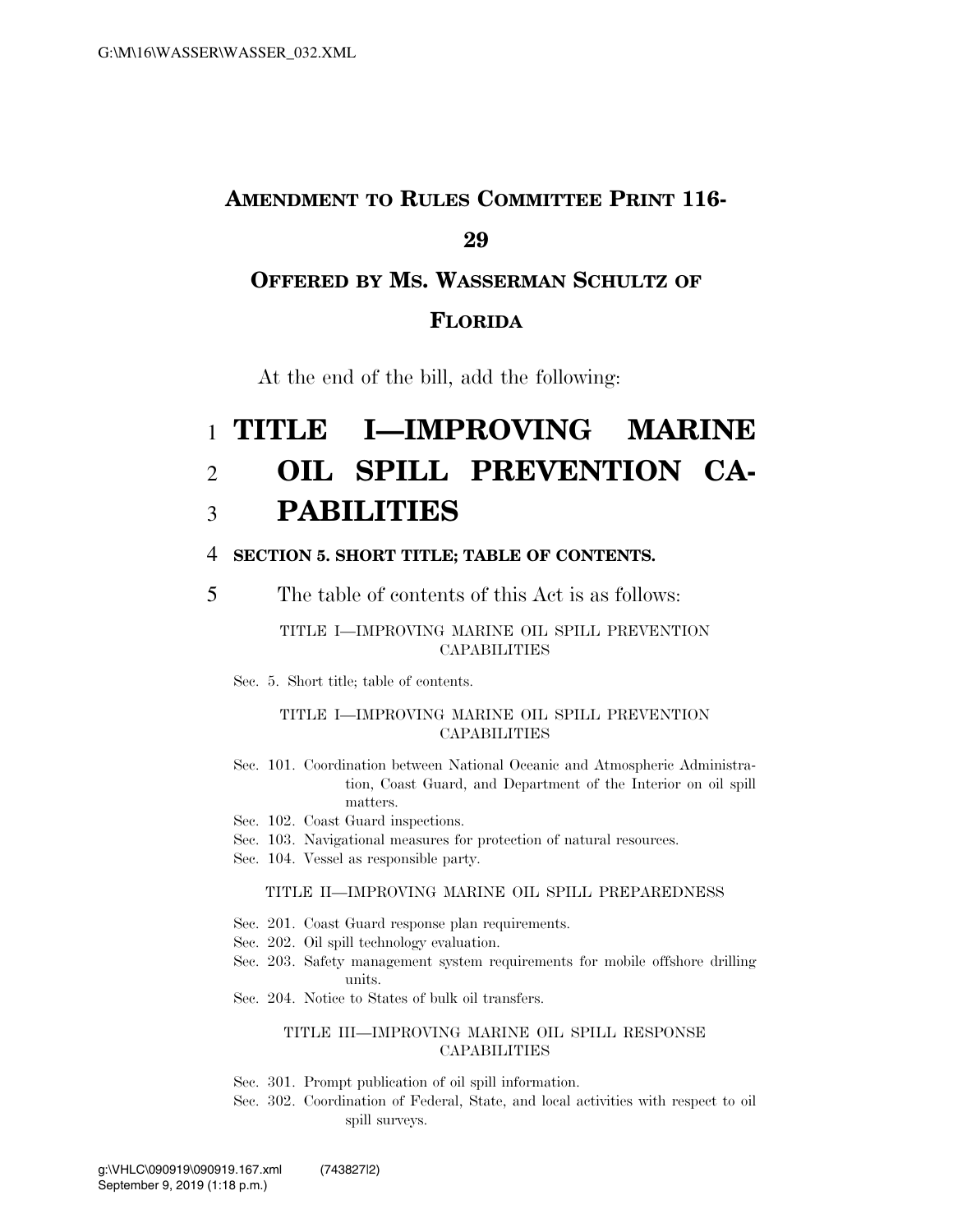# **TITLE I—IMPROVING MARINE OIL SPILL PREVENTION CA-PABILITIES**

 **SEC. 101. COORDINATION BETWEEN NATIONAL OCEANIC AND ATMOSPHERIC ADMINISTRATION, COAST GUARD, AND DEPARTMENT OF THE INTERIOR ON OIL SPILL MATTERS.** 

 (a) OUTER CONTINENTAL SHELF LEASING PRO- GRAM.—Section 18 of the Outer Continental Shelf Lands Act (43 U.S.C. 1344) is amended—

11 (1) in subsection  $(c)$ —

 (A) in paragraph (1), by striking ''from any interested Federal agency, including the Attorney General'' and inserting ''from the head of any interested Federal department or agency, including the Secretary of Commerce, the Secretary of the department in which the Coast Guard is operating, and the Attorney General''; and

 (B) in paragraph (3), by striking ''Within nine months after the date of the enactment of this section, the Secretary shall submit a pro- posed leasing program to the Congress, the At- torney General,'' and inserting ''The Secretary shall submit any proposed leasing program to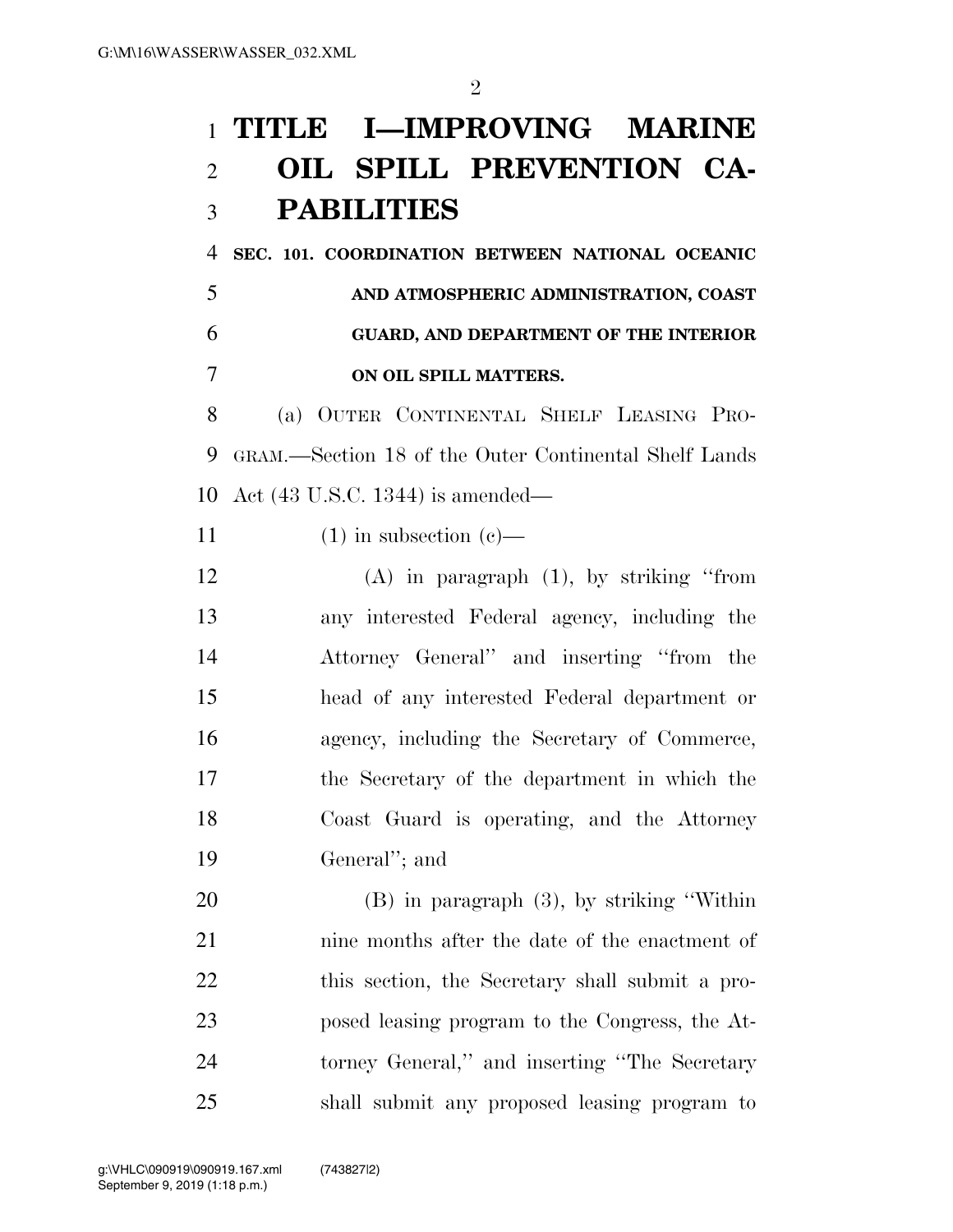| $\mathbf{1}$   | the Congress, the head of each interested Fed-    |
|----------------|---------------------------------------------------|
| $\overline{2}$ | eral department or agency described in para-      |
| 3              | $graph(1)$ , the Attorney General,";              |
| $\overline{4}$ | $(2)$ in subsection $(d)$ —                       |
| 5              | $(A)$ in paragraph $(1)$ , by striking "pro-      |
| 6              | posed leasing program," in the first sentence     |
| 7              | and all that follows through the end of the       |
| 8              | paragraph and inserting "proposed leasing pro-    |
| 9              | $gram$ —                                          |
| 10             | $\lq\lq$ the Attorney General, after consulta-    |
| 11             | tion with the Federal Trade Commission, may       |
| 12             | submit comments on the anticipated effects of     |
| 13             | the proposed program on competition;              |
| 14             | "(B) the Secretary of Commerce may sub-           |
| 15             | mit comments on the anticipated effects of the    |
| 16             | proposed program on the human, marine, and        |
| 17             | coastal environments, including the likelihood of |
| 18             | occurrence and potential severity of spills and   |
| 19             | chronic pollution;                                |
| 20             | $\lq\lq$ (C) the Secretary of the department in   |
| 21             | which the Coast Guard is operating may submit     |
| 22             | comments on the adequacy of the response ca-      |
| 23             | pabilities of the Federal Government for spills   |
| 24             | and chronic pollution that may occur as a result  |
| 25             | of the proposed program; and                      |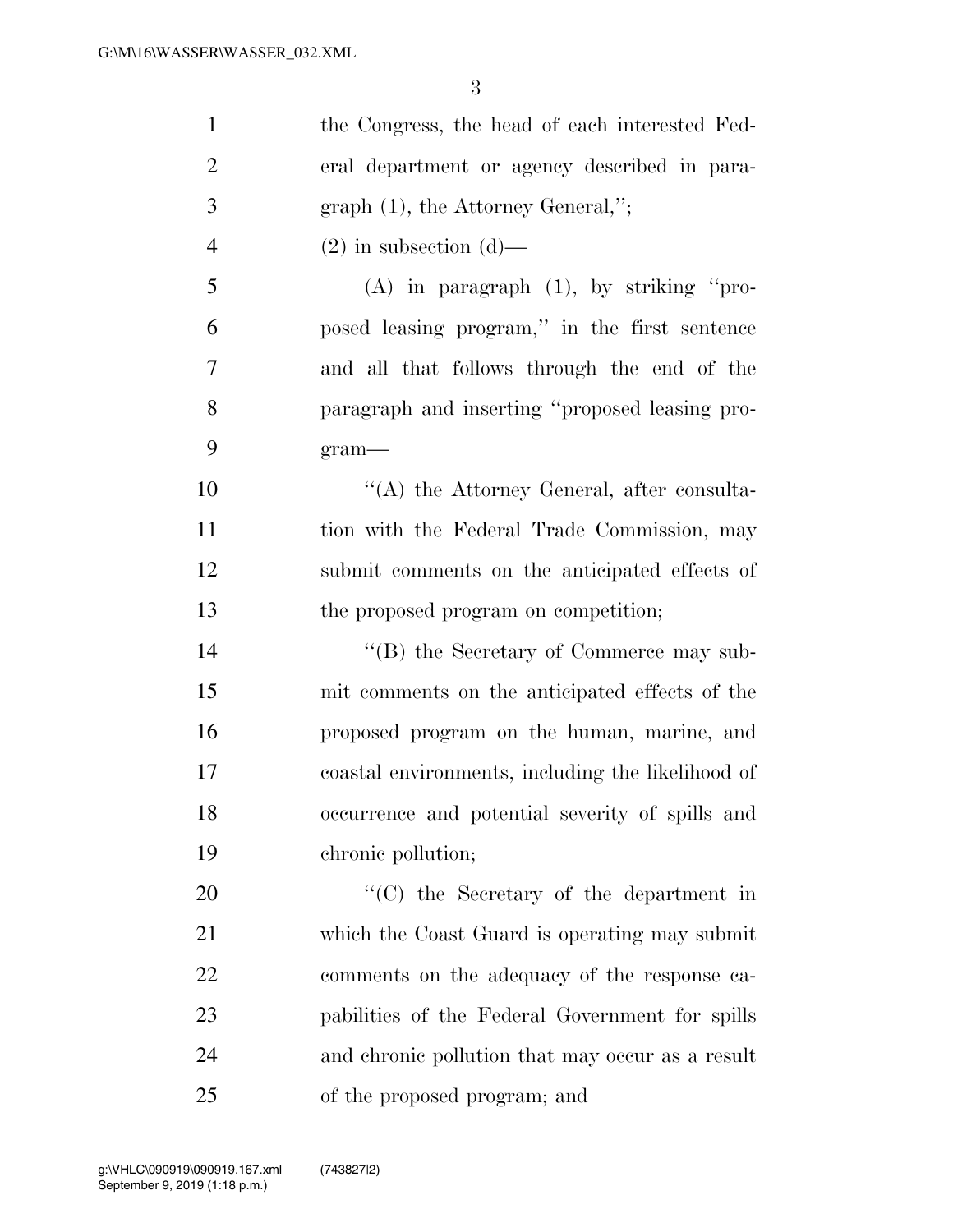| $\mathbf{1}$   | $\lq\lq$ (D) any State, local government, or other |
|----------------|----------------------------------------------------|
| $\overline{2}$ | person may submit comments and recommenda-         |
| 3              | tions as to any aspect of the proposed pro-        |
| $\overline{4}$ | $gram$ ";                                          |
| 5              | (B) in paragraph (2), by striking "Attor-          |
| 6              | ney General" and inserting "Attorney General,      |
| 7              | the Secretary of Commerce, the Secretary of        |
| 8              | the department in which the Coast Guard is op-     |
| 9              | erating,"; and                                     |
| 10             | $(C)$ in paragraph $(3)$ , by striking "or after   |
| 11             | eighteen months following the date of the enact-   |
| 12             | ment of this section, whichever first occurs,";    |
| 13             | $(3)$ in subsection (e), by striking "He" and in-  |
| 14             | serting "The Secretary"; and                       |
| 15             | $(4)$ in subsection $(h)$ —                        |
| 16             | (A) by striking "nonpriviledged" and in-           |
| 17             | serting "nonprivileged";                           |
| 18             | (B) by striking "he requests to assist him"        |
| 19             | and inserting "the Secretary requests to assist    |
| 20             | the Secretary"; and                                |
| 21             | $(C)$ by striking "he requests to assist him"      |
| 22             | and inserting "the Secretary requests to assist    |
| 23             | the Secretary".                                    |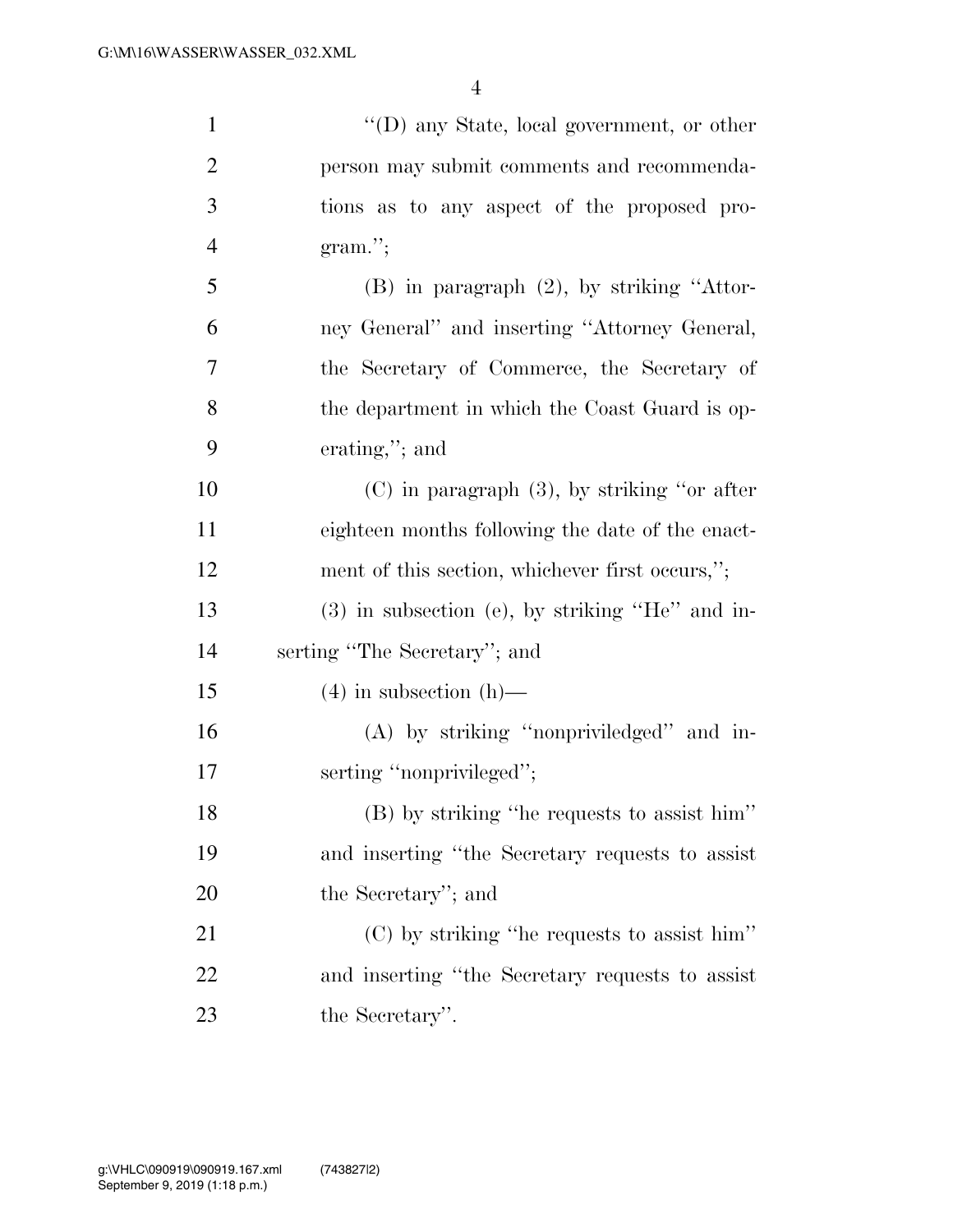| $\mathbf{1}$   | (b) ENVIRONMENTAL STUDIES.—Section $20(f)$ of the     |
|----------------|-------------------------------------------------------|
| $\overline{2}$ | Outer Continental Shelf Lands Act (43 U.S.C. 1346(f)) |
| 3              | is amended—                                           |
| 4              | (1) by striking "In executing his" and inserting      |
| 5              | "(1) IN GENERAL.—In executing the" and indenting      |
| 6              | accordingly; and                                      |
| 7              | $(2)$ by adding at the end the following:             |
| 8              | "(2) NATIONAL OCEANIC AND ATMOSPHERIC                 |
| 9              | ADMINISTRATION.-                                      |
| 10             | "(A) IN GENERAL.—In addition to any                   |
| 11             | other requirement under law, the Secretary, be-       |
| 12             | fore the approval of any program, lease, explo-       |
| 13             | ration plan, or development and production            |
| 14             | plan, shall consult with the Administrator of         |
| 15             | the National Oceanic and Atmospheric Admin-           |
| 16             | istration (referred to in this paragraph as the       |
| 17             | 'Administrator') on any reasonably foreseeable        |
| 18             | adverse effects of the proposed action, including     |
| 19             | oil spills, on ocean and coastal resources.           |
| 20             | "(B) INITIATION OF CONSULTATION.—                     |
| 21             | ``(i)<br>IN GENERAL.—The Secretary                    |
| 22             | shall consult the Administrator under sub-            |
| 23             | paragraph $(A)$ as soon as practicable, but           |
| 24             | not later than 90 days before the date of             |
| 25             | approval of the proposed action.                      |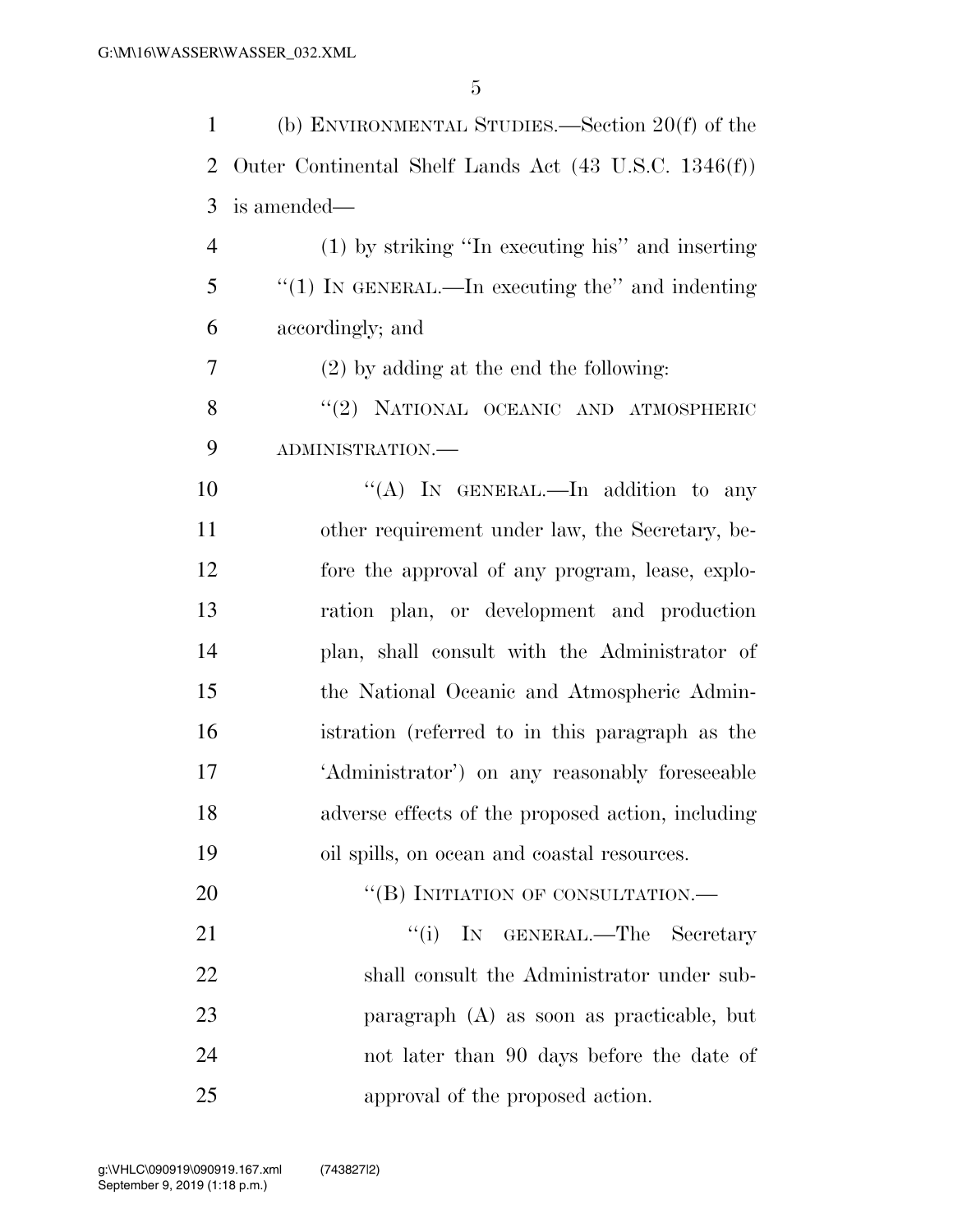| $\mathbf{1}$   | "(ii) PROVISION OF INFORMATION.-              |
|----------------|-----------------------------------------------|
| $\overline{2}$ | When consulting the Administrator under       |
| 3              | subparagraph $(A)$ , the Secretary shall pro- |
| $\overline{4}$ | vide to the Administrator—                    |
| 5              | $\lq\lq$ information describing the           |
| 6              | nature, location, and duration of the         |
| $\overline{7}$ | proposed action; and                          |
| 8              | $\lq\lq$ (II) a description of all reason-    |
| 9              | ably foreseeable adverse effects on           |
| 10             | ocean and coastal resources.                  |
| 11             | $\lq\lq$ (C) ALTERNATIVES.—                   |
| 12             | "(i) IN GENERAL.—At any time be-              |
| 13             | fore the date that is 45 days before the ap-  |
| 14             | proval of the proposed action, the Adminis-   |
| 15             | trator may recommend to the Secretary al-     |
| 16             | ternatives to any proposed action, includ-    |
| 17             | ing measures that will prevent or minimize    |
| 18             | reasonably foreseeable adverse effects on     |
| 19             | ocean and coastal resources.                  |
| 20             | "(ii) SECRETARIAL ACTION.—The                 |
| 21             | Secretary shall incorporate into the ap-      |
| 22             | proval for the proposed action any alter-     |
| 23             | native or mitigation measure recommended      |
| 24             | under clause (i), unless the Secretary—       |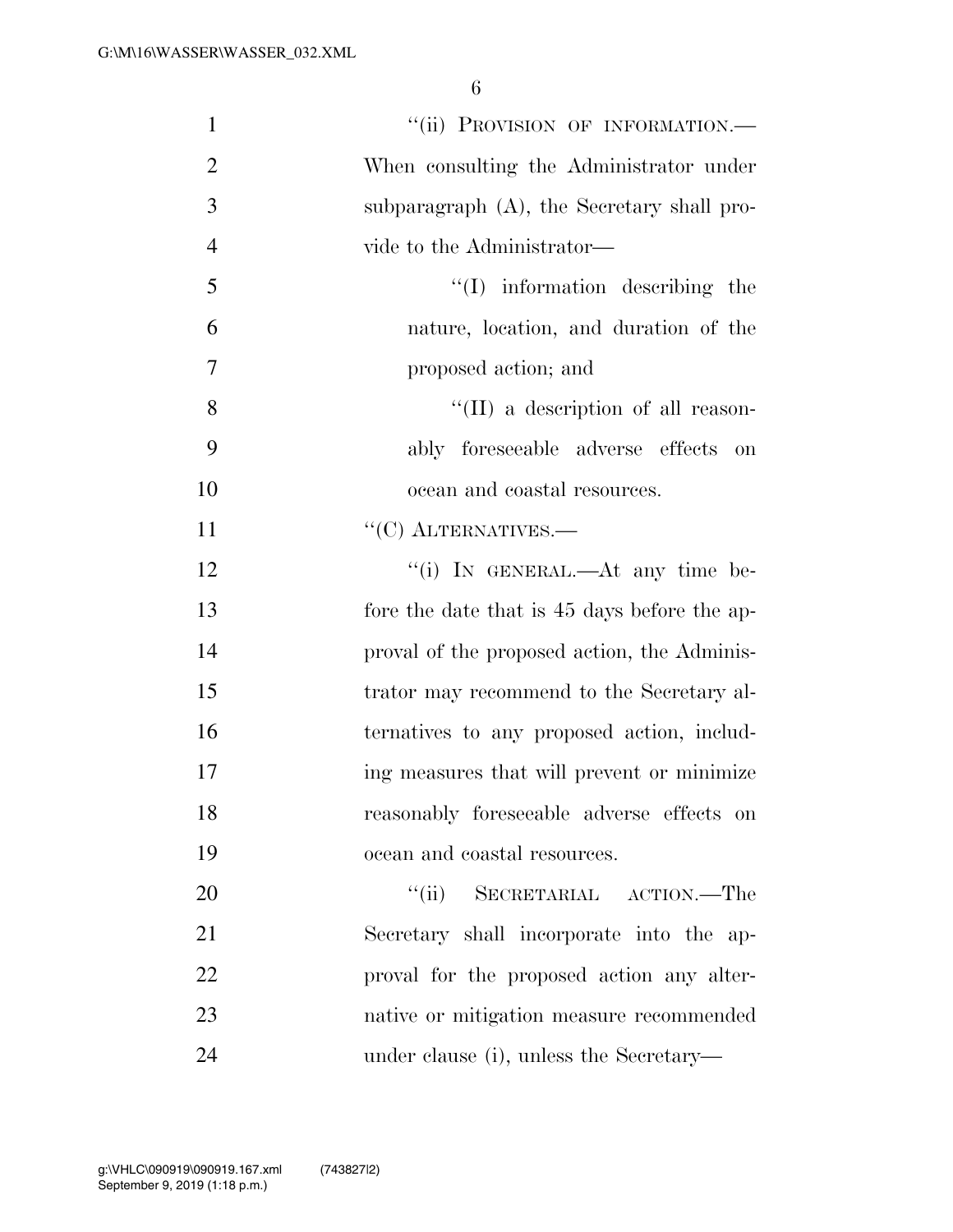|                | $\lq\lq$ determines that the alter-      |
|----------------|------------------------------------------|
| $\overline{2}$ | native or mitigation measure is not      |
| 3              | necessary to prevent or minimize rea-    |
| $\overline{4}$ | sonably foreseeable adverse effects on   |
| $\sqrt{5}$     | marine and coastal resources; and        |
| 6              | $\lq\lq$ (II) notifies the Administrator |
|                | in writing of the reasons for the deter- |
| 8              | mination under subclause $(I)$ .".       |

## **SEC. 102. COAST GUARD INSPECTIONS.**

 (a) IN GENERAL.—The Secretary of the department in which the Coast Guard is operating shall increase the frequency and comprehensiveness of safety inspections of all United States and foreign-flag tank vessels that enter a United States port or place, including increasing the fre- quency and comprehensiveness of inspections of vessel age, hull configuration, and past violations of any applicable discharge and safety regulations under United States and international law that may indicate that the class societies inspecting such vessels may be substandard, and other fac-tors relevant to the potential risk of an oil spill.

 (b) ENHANCED VERIFICATION OF STRUCTURAL CON- DITION.—The Secretary of the department in which the Coast Guard is operating shall adopt, as part of the Sec- retary's inspection requirements for tank vessels, addi-tional procedures for enhancing the verification of the re-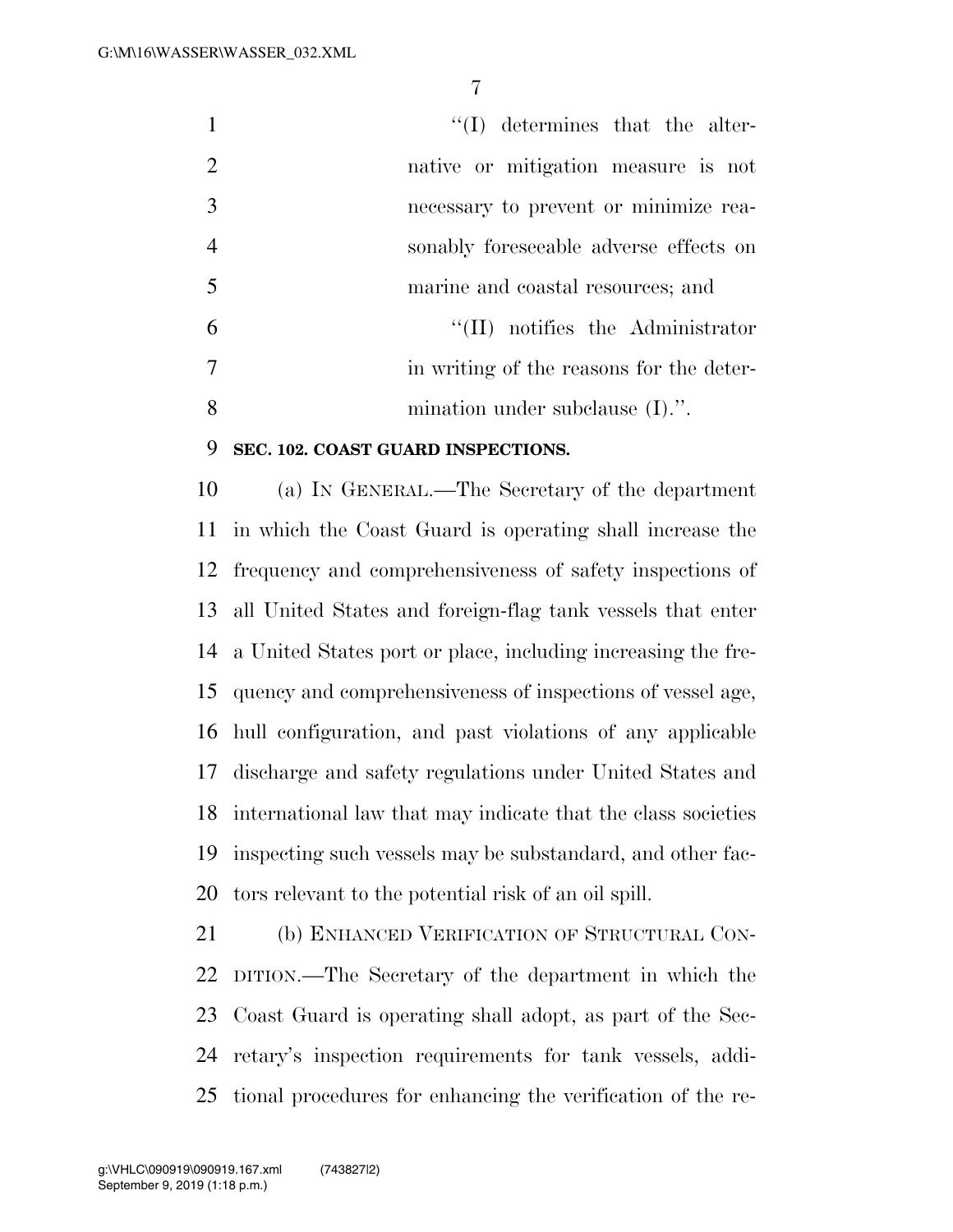ported structural condition of such vessels, taking into ac- count the Condition Assessment Scheme adopted by the International Maritime Organization by Resolution 94(46) on April 27, 2001, as amended and consolidated.

# **SEC. 103. NAVIGATIONAL MEASURES FOR PROTECTION OF**

**NATURAL RESOURCES.** 

(a) DESIGNATION OF AT-RISK AREAS.—

 (1) IN GENERAL.—The Commandant of the Coast Guard, in consultation with the Under Sec- retary for Oceans and Atmosphere, shall identify areas in waters subject to the jurisdiction of the United States, including the exclusive economic zone (as established by Presidential Proclamation Num- bered 5030 of March 10, 1983 (16 U.S.C. 1453 note)), in which routing or other navigational meas- ures are warranted to reduce the risk of oil spills and potential damage to natural resources.

 (2) CONSIDERATIONS.—In identifying the areas described in paragraph (1), the Commandant shall give priority consideration to natural resources of particular ecological importance or economic impor-tance, including—

- (A) commercial fisheries;
- (B) aquaculture facilities;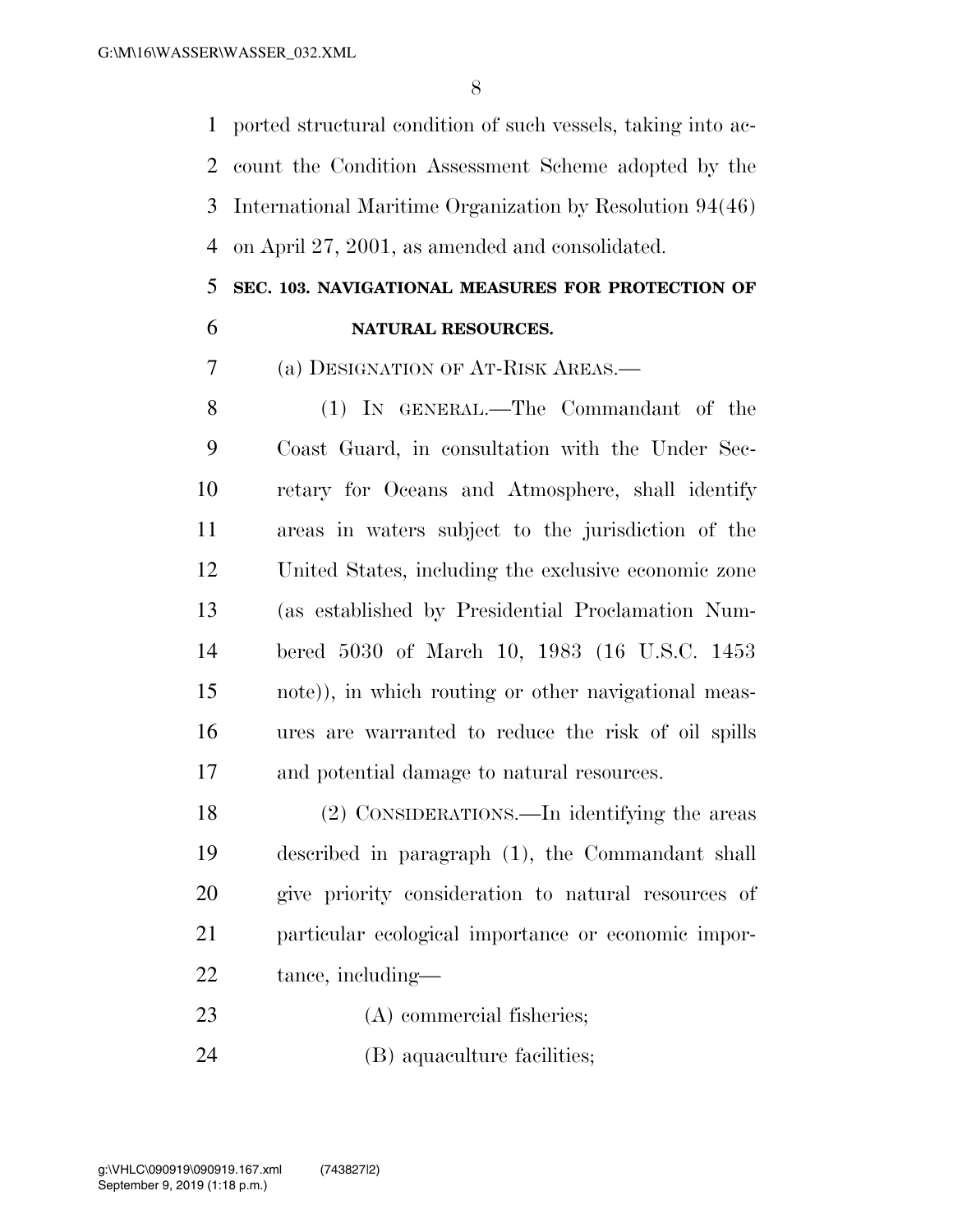| $\mathbf{1}$   | (C) marine sanctuaries designated by the                   |
|----------------|------------------------------------------------------------|
| $\overline{2}$ | Secretary of Commerce under the National Ma-               |
| 3              | rine Sanctuaries Act (16 U.S.C. 1431 et seq.);             |
| $\overline{4}$ | (D) estuaries of national significance des-                |
| 5              | ignated under section 320 of the Federal Water             |
| 6              | Pollution Control Act (33 U.S.C. 1330);                    |
| 7              | (E) critical habitat, as defined in section                |
| 8              | $3(5)$ of the Endangered Species Act of 1973               |
| 9              | $(16 \text{ U.S.C. } 1532(5));$                            |
| 10             | (F) estuarine research reserves within the                 |
| 11             | National Estuarine Research Reserve System                 |
| 12             | established by section 315 of the Coastal Zone             |
| 13             | Management Act of 1972 (16 U.S.C. 1461);                   |
| 14             | and                                                        |
| 15             | (G) national parks and national seashores                  |
| 16             | administered by the National Park Service                  |
| 17             | under the National Park Service Organic Act                |
| 18             | $(16$ U.S.C. 1 et seq.).                                   |
| 19             | (b) FACTORS CONSIDERED.—In determining whether             |
| 20             | navigational measures are warranted for an area identified |
| 21             | under subsection (a), the Commandant and the Under         |
| 22             | Secretary shall consider, at a minimum—                    |
| 23             | (1) the frequency of transits of vessels that are          |
| 24             | required to prepare a response plan under section          |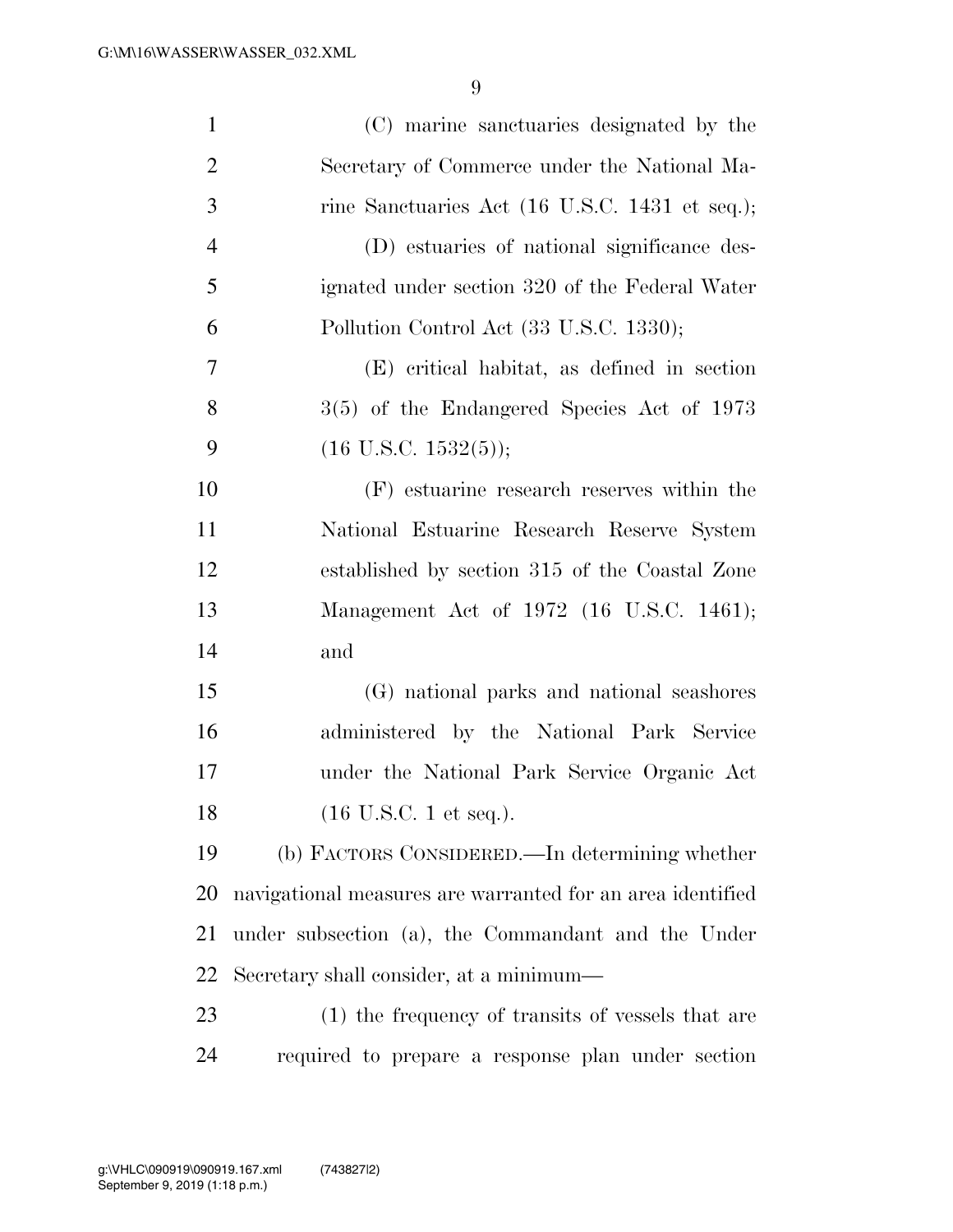| $\mathbf{1}$   | 311(j) of the Federal Water Pollution Control Act           |
|----------------|-------------------------------------------------------------|
| $\overline{2}$ | $(33 \text{ U.S.C. } 1321(j));$                             |
| 3              | $(2)$ the type and quantity of oil transported as           |
| $\overline{4}$ | cargo or fuel;                                              |
| 5              | (3) the expected benefits of routing measures in            |
| 6              | reducing risks of spills;                                   |
| 7              | $(4)$ the costs of such measures;                           |
| 8              | (5) the safety implications of such measures;               |
| 9              | and                                                         |
| 10             | $(6)$ the nature and value of the resources to be           |
| 11             | protected by such measures.                                 |
| 12             | (c) ESTABLISHMENT OF ROUTING AND OTHER NAVI-                |
| 13             | GATIONAL MEASURES.—The Commandant shall establish           |
| 14             | routing or other navigational measures for areas identified |
| 15             | under subsection (a).                                       |
| 16             | (d) ESTABLISHMENT OF AREAS TO BE AVOIDED.—                  |
| 17             | To the extent that the Commandant and the Under Sec-        |
|                | 18 retary identify areas in which navigational measures are |
| 19             | warranted for an area under subsection (a), the Secretary   |
| 20             | of Commerce and the Under Secretary shall seek to estab-    |
| 21             | lish such areas through the International Maritime Orga-    |
| 22             | nization or establish comparable areas pursuant to regula-  |
| 23             | tions and in a manner that is consistent with international |
| 24             | law.                                                        |
| 25             | (e) OIL SHIPMENT DATA AND REPORT.—                          |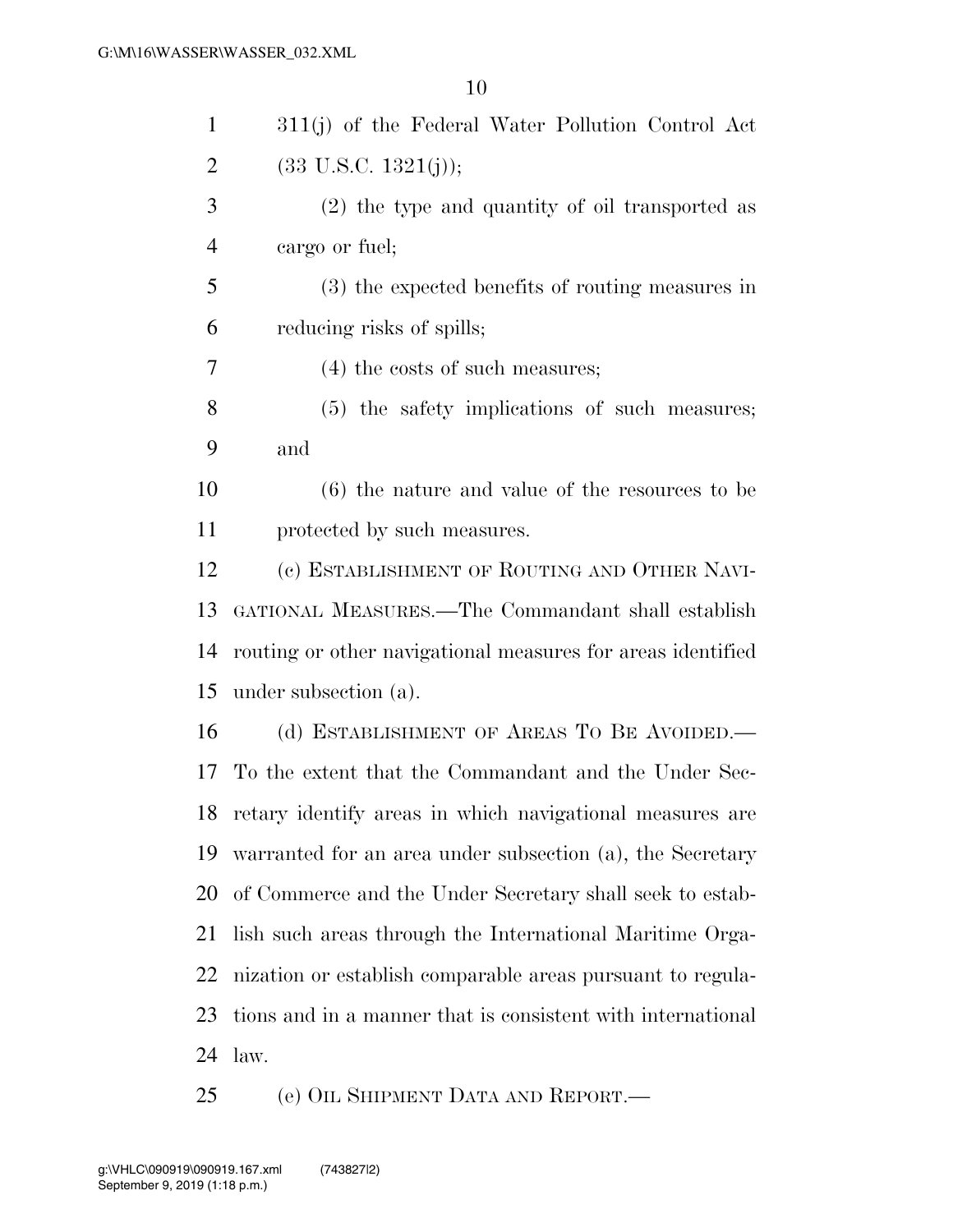| $\mathbf{1}$   | (1) DATA COLLECTION.—The Commandant, in               |
|----------------|-------------------------------------------------------|
| $\overline{2}$ | consultation with the Chief of Engineers of the       |
| 3              | United States Army, shall analyze data on oil trans-  |
| $\overline{4}$ | ported as cargo on vessels in the navigable waters of |
| 5              | the United States, including information on—          |
| 6              | (A) the quantity and type of oil being                |
| $\overline{7}$ | transported;                                          |
| 8              | (B) the vessels used for such transpor-               |
| 9              | tation;                                               |
| 10             | (C) the frequency with which each type of             |
| 11             | oil is being transported; and                         |
| 12             | (D) the point of origin, transit route, and           |
| 13             | destination of each such shipment of oil.             |
| 14             | $(2)$ QUARTERLY REPORT.—                              |
| 15             | (A) REQUIREMENT FOR QUARTERLY RE-                     |
| 16             | PORT.—The Secretary of Commerce, not less             |
| 17             | frequently than once each calendar quarter,           |
| 18             | shall submit to the Committee on Commerce,            |
| 19             | Science, and Transportation of the Senate and         |
| 20             | the Committee on Energy and Commerce of the           |
| 21             | House of Representatives a report on the data         |
| 22             | collected and analyzed under paragraph (1).           |
| 23             | FORMAT.—Each report submitted<br>(B)                  |
| 24             | under subparagraph (A) shall be submitted in          |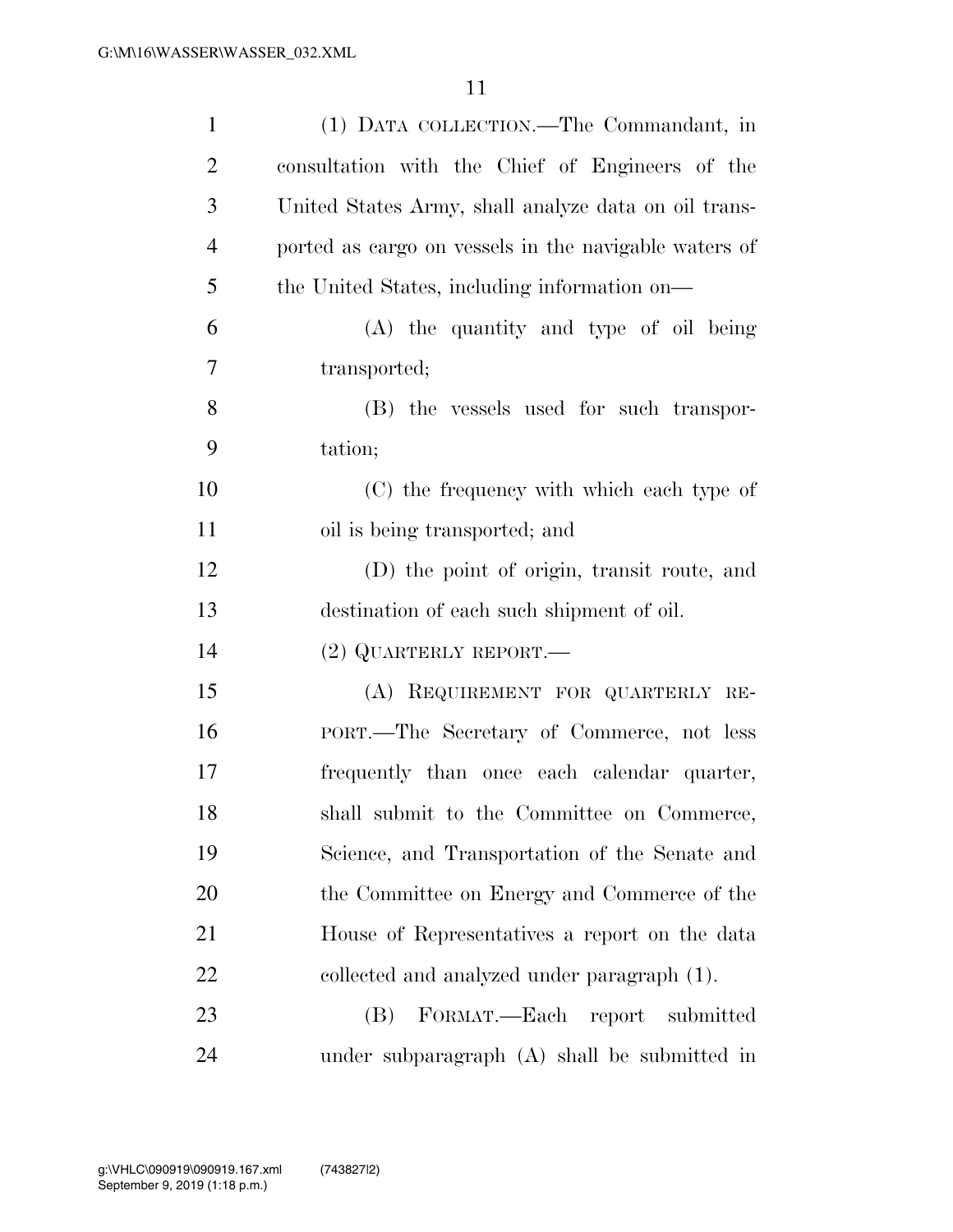a format that does not disclose information ex-empted from disclosure.

### **SEC. 104. VESSEL AS RESPONSIBLE PARTY.**

 Section 1001(32)(A) of the Oil Pollution Act of 1990 5 (33 U.S.C.  $2701(32)(\text{A})$ ) is amended by striking "with a single hull after December 31, 2010''.

# **TITLE II—IMPROVING MARINE OIL SPILL PREPAREDNESS**

**SEC. 201. COAST GUARD RESPONSE PLAN REQUIREMENTS.** 

 (a) IN GENERAL.—The Secretary of the department in which the Coast Guard is operating shall require all response plans approved by the Coast Guard under section 311(j) of the Federal Water Pollution Control Act (33 U.S.C. 1321(j)) to be updated not less than once every 5 years.

 (b) BEST AVAILABLE TECHNOLOGY.—Each response plan update under subsection (a) shall utilize the best commercially available technology and methods to contain and remove to the maximum extent practicable a worst case discharge (including a discharge resulting from fire or explosion), and to mitigate or prevent a substantial threat of such a discharge.

(c) TECHNOLOGY STANDARDS.—

 (1) IN GENERAL.—The Secretary of the depart-ment in which the Coast Guard is operating may es-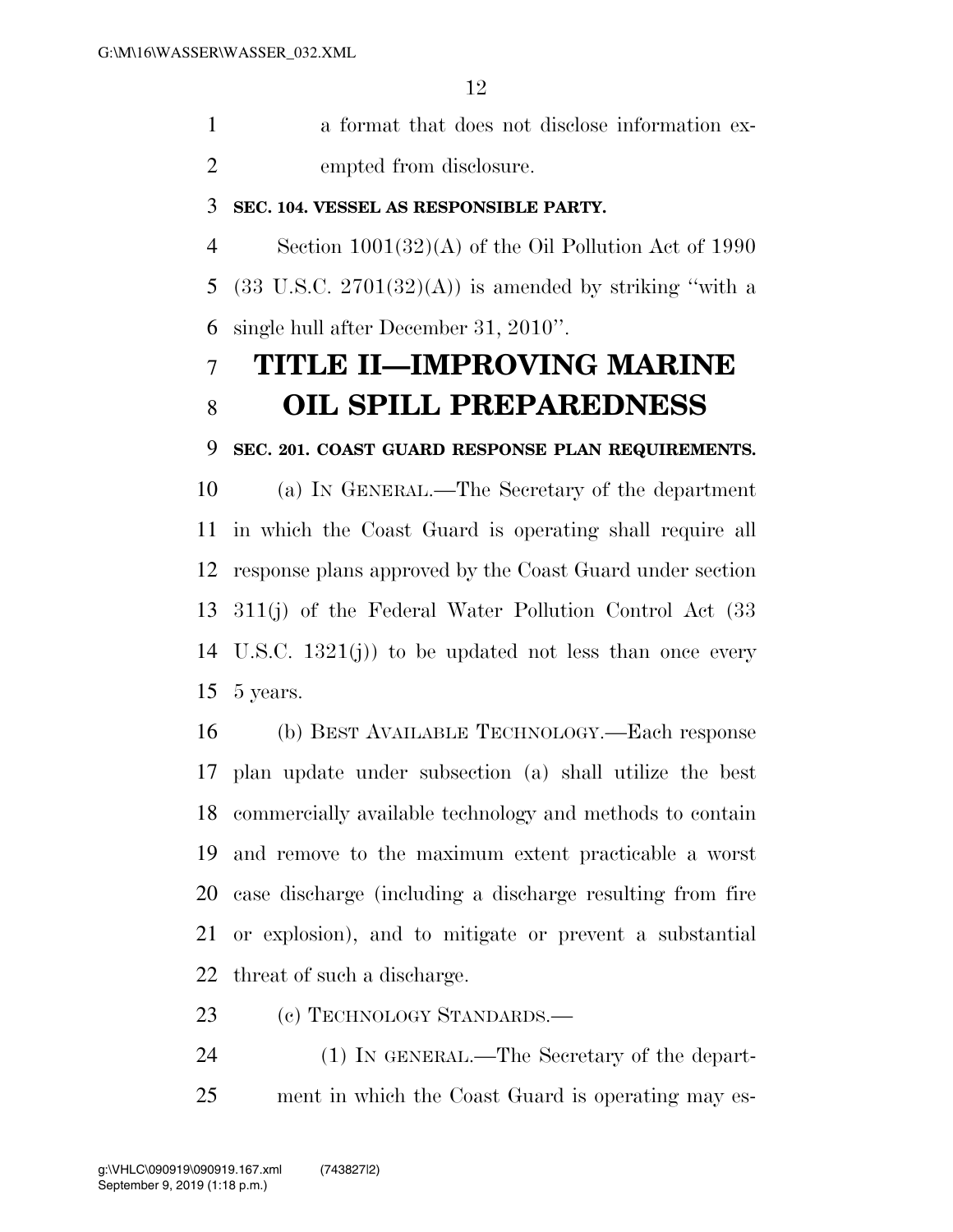tablish requirements and guidance for utilizing the best commercially available technology and methods under subsection (b).

 (2) REQUIREMENTS.—The best commercially available technology and methods shall be based on measurable standards and capabilities whenever practicable.

 (d) RESUBMISSION.—Each update under subsection (a) shall be considered a significant change requiring it to be resubmitted for approval by the Coast Guard.

## **SEC. 202. OIL SPILL TECHNOLOGY EVALUATION.**

 (a) IN GENERAL.—The Secretary of the department in which the Coast Guard is operating shall establish a program for the formal evaluation and validation of oil pollution containment and removal methods and tech-nologies.

(b) APPROVALS.—

 (1) IN GENERAL.—The program under sub- section (a) shall include the establishment of a proc-ess for new methods and technologies—

 (A) to be submitted to and evaluated by the Secretary of the department in which the Coast Guard is operating; and

 (B) to gain validation for use in spill re-sponses and inclusion in response plans under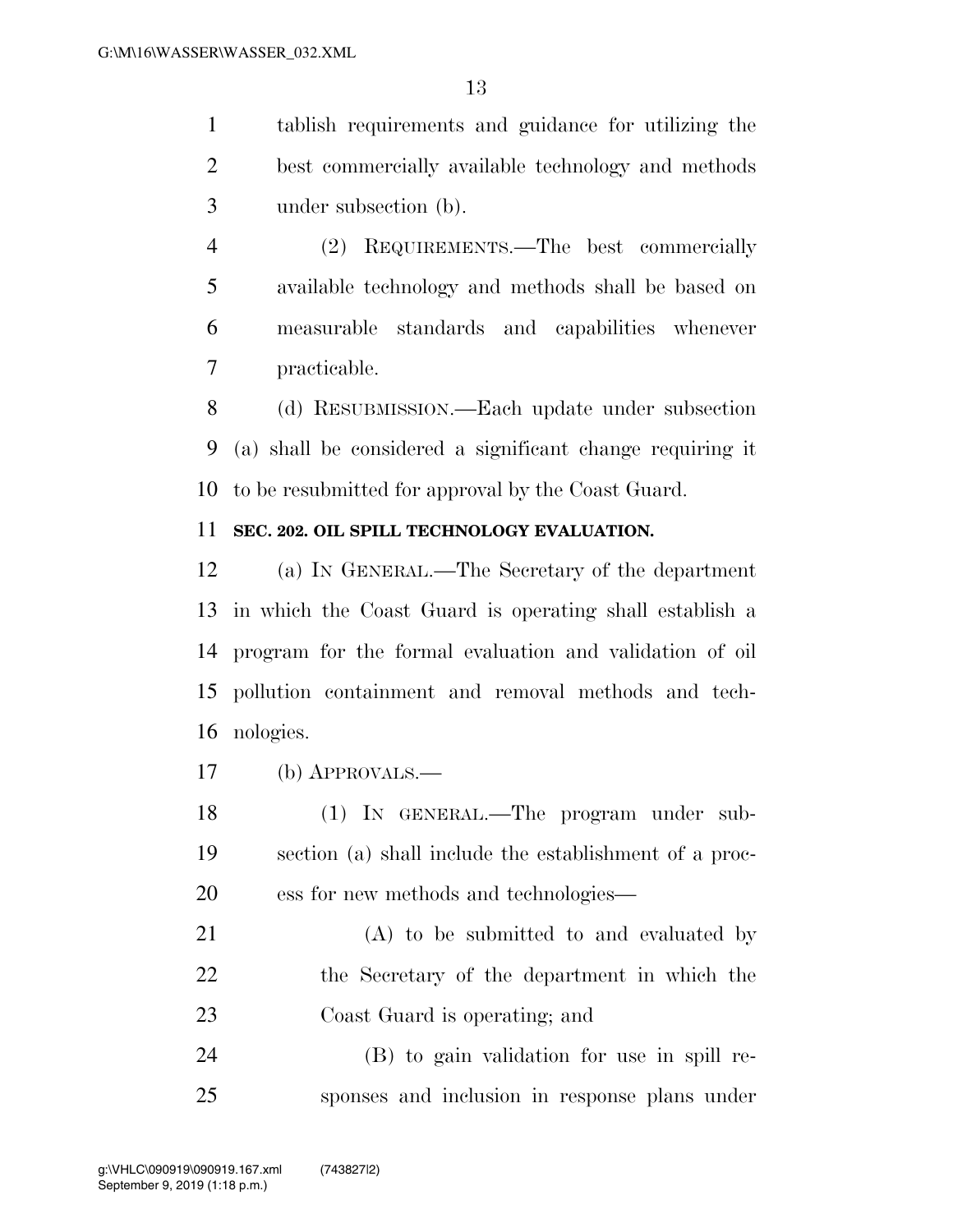section 311(j) of the Federal Water Pollution Control Act (33 U.S.C. 1321(j)).

 (2) PERFORMANCE CAPABILITIES.—Following each validation under paragraph (1)(B), the Sec- retary of the department in which the Coast Guard is operating shall consider whether the method or technology meets a performance capability war- ranting designation of a new standard for best avail-able technology or methods.

 (c) TECHNOLOGY CLEARINGHOUSE.—Each tech-11 nology and method validated under subsection  $(b)(1)(B)$  shall be included in the comprehensive list of spill removal resources maintained by the Coast Guard through the Na-tional Response Unit.

 (d) CONSULTATION.—The Secretary of the depart- ment in which the Coast Guard is operating shall consult with the Secretary of the Interior, the Under Secretary of Commerce for Oceans and Atmosphere, the Adminis- trator of the Environmental Protection Agency, the Sec- retary of Transportation, and the Secretary of Energy in carrying out this section.

## **SEC. 203. SAFETY MANAGEMENT SYSTEM REQUIREMENTS FOR MOBILE OFFSHORE DRILLING UNITS.**

 (a) APPLICATION.—Section 3202 of title 46, United States Code, is amended—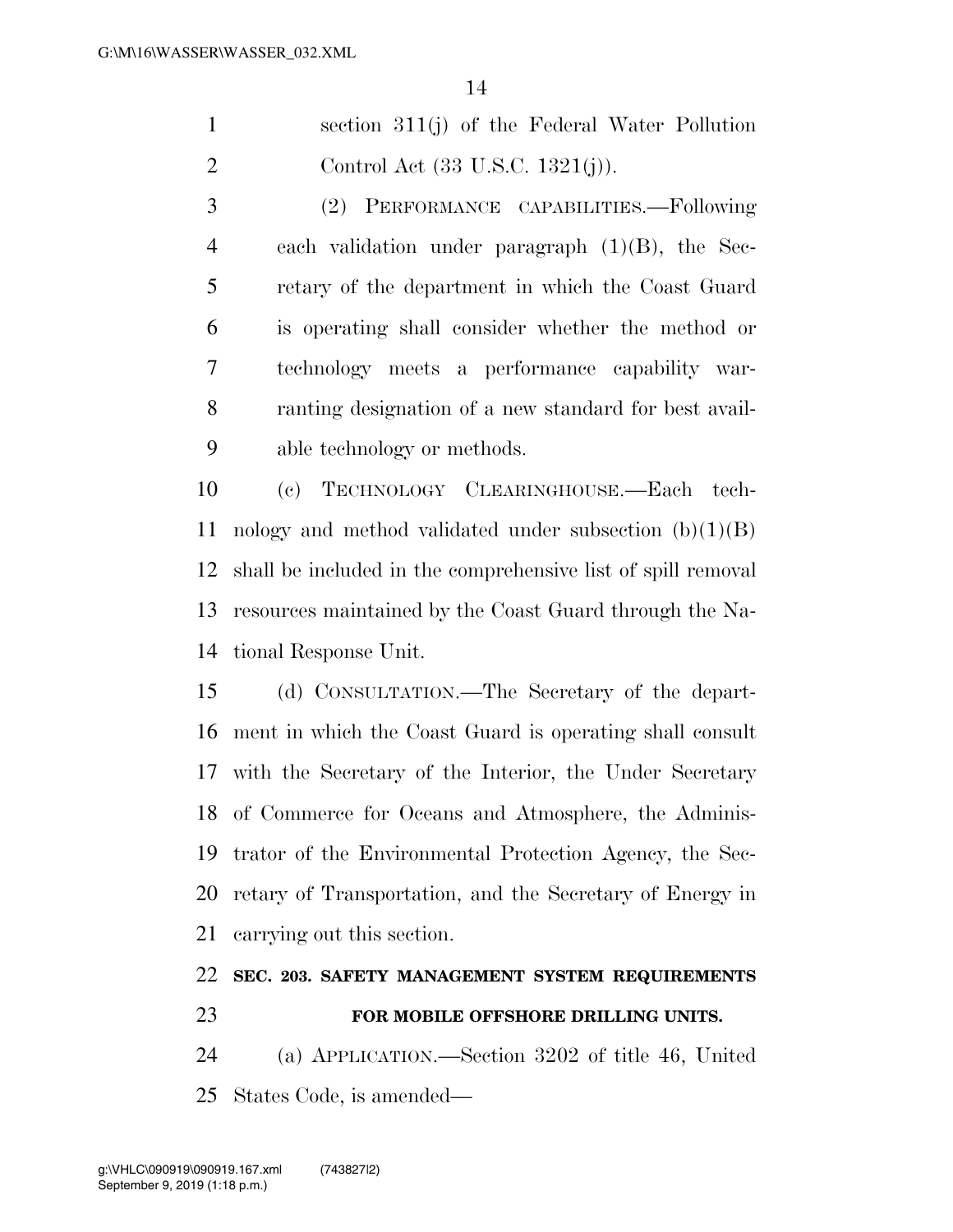| $\mathbf{1}$   | (1) in subsection (a) $(1)(B)$ by striking "vessel,         |
|----------------|-------------------------------------------------------------|
| $\overline{2}$ | or self-propelled mobile offshore drilling unit; and"       |
| 3              | and inserting "vessel; and"; and                            |
| $\overline{4}$ | $(2)$ by amending subsection (b) to read as fol-            |
| 5              | lows:                                                       |
| 6              | "(b) OTHER VESSELS.—This chapter applies to a               |
| $\overline{7}$ | vessel that—                                                |
| 8              | $``(1)$ is a passenger vessel or small passenger            |
| 9              | vessel and is transporting more passengers than a           |
| 10             | number prescribed by the Secretary based on the             |
| 11             | number of individuals on the vessel that could be           |
| 12             | killed or injured in a marine casualty; or                  |
| 13             | $\lq(2)$ is a mobile offshore drilling unit.".              |
| 14             | (b) SAFETY MANAGEMENT SYSTEMS.—Section 3203                 |
| 15             | of title 46, United States Code, is amended—                |
| 16             | $(1)$ by redesignating subsection $(b)$ as sub-             |
| 17             | section $(c)$ ; and                                         |
| 18             | (2) by inserting after subsection (a) the fol-              |
| 19             | lowing:                                                     |
| 20             | "(b) MOBILE OFFSHORE DRILLING UNITS.—The                    |
| 21             | safety management system described in subsection (a) for    |
| 22             | a mobile offshore drilling unit operating in waters subject |
| 23             | to the jurisdiction of the United States, including the ex- |
| 24             | clusive economic zone (as established by Presidential Proc- |
| 25             | lamation Numbered 5030 of March 10, 1983 (16 U.S.C.         |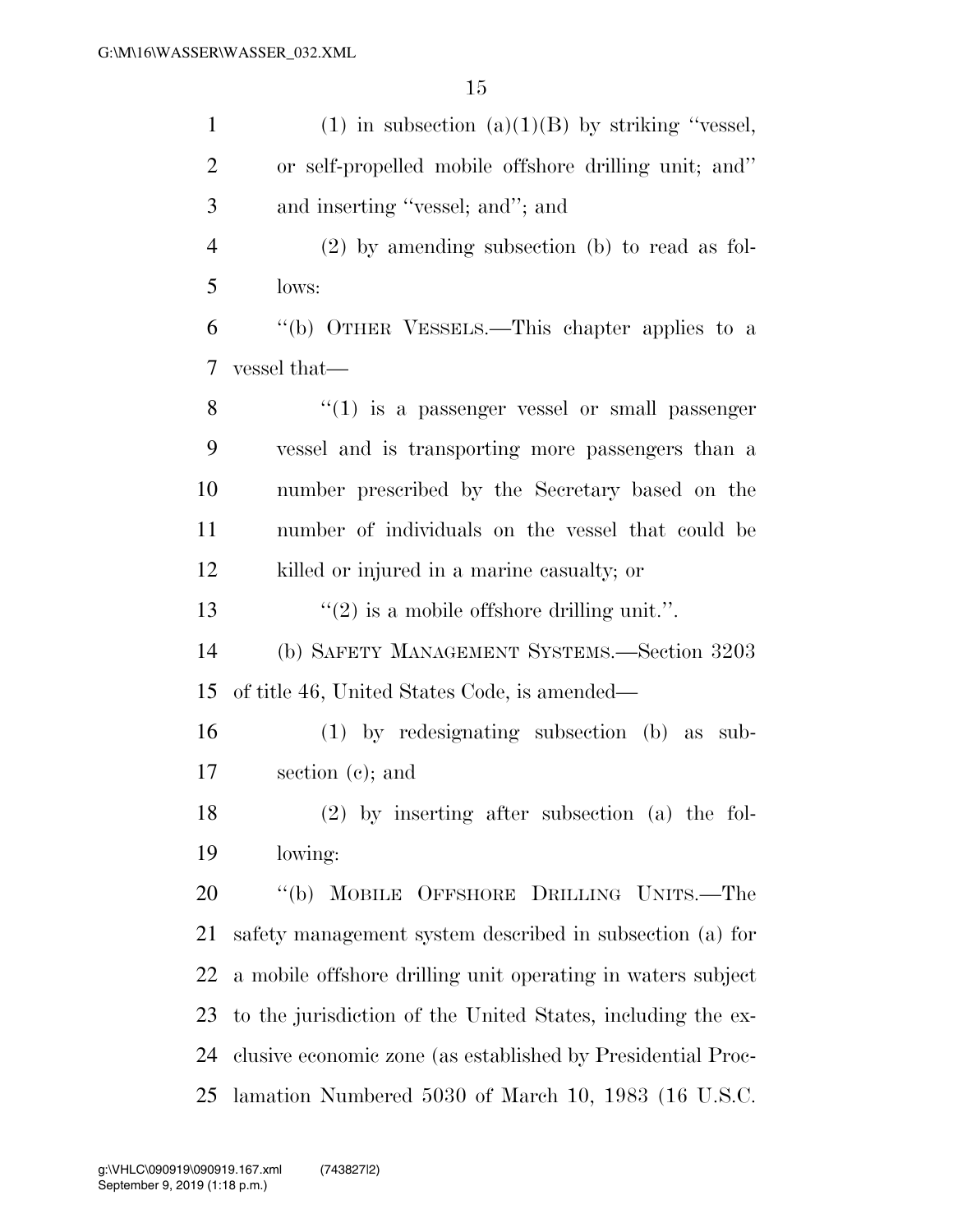1453 note)), shall include processes, procedures, and poli- cies related to the safe, environmentally sound operation and maintenance of all machinery and systems of the unit that are used for the commercial industrial functions and purposes of the unit.''.

## **SEC. 204. NOTICE TO STATES OF BULK OIL TRANSFERS.**

 (a) IN GENERAL.—A State may require, by law, a person to provide notice of 24 hours or more to the State and to the Coast Guard before transferring oil in bulk as cargo in an amount equivalent to 250 barrels or more to, from, or within a vessel in State waters.

 (b) COAST GUARD ASSISTANCE.—The Commandant of the Coast Guard may assist a State in developing ap- propriate methodologies for joint Federal and State notifi- cation of an oil transfer described in subsection (a) to min-imize any potential burden to vessels.

## **TITLE III—IMPROVING MARINE**

# **OIL SPILL RESPONSE CAPA-BILITIES**

**SEC. 301. PROMPT PUBLICATION OF OIL SPILL INFORMA-**

**TION.** 

 (a) IN GENERAL.—In any response to an oil spill in which the Commandant of the Coast Guard serves as the Federal On-Scene Coordinator leading a Unified Com-mand, the Commandant shall publish, on a publicly acces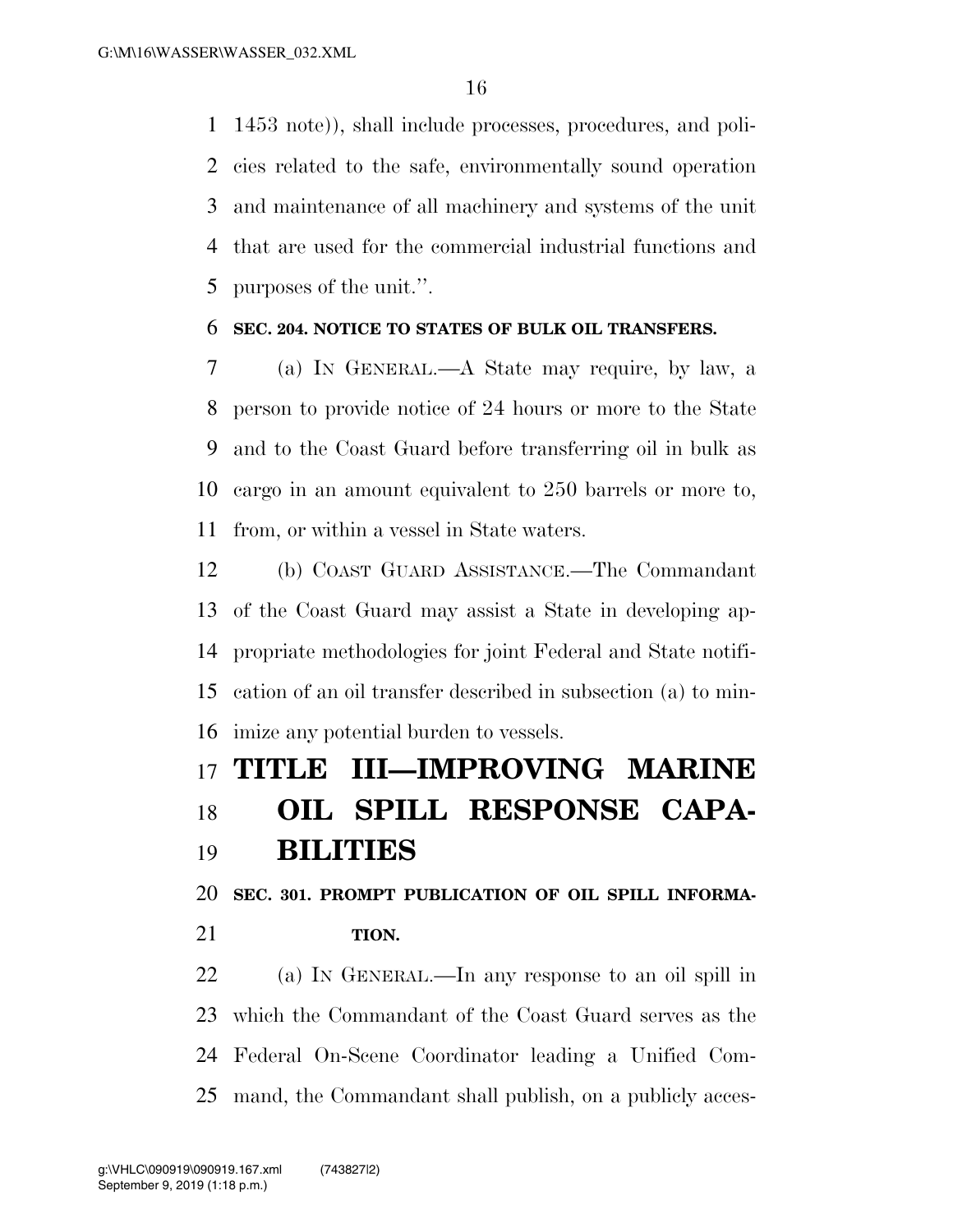sible website, all written Incident Action Plans prepared and approved as a part of the response to such oil spill. (b) TIMELINESS AND DURATION.—The Commandant shall—

- (1) publish each Incident Action Plan under subsection (a) promptly after such plan is approved for implementation by the Unified Command, and in no event later than 12 hours into the operational pe-riod for which such plan is prepared; and
- (2) ensure that such plan remains up-to-date and publicly accessible by website for the duration of the response to an oil spill.
- (c) REDACTION OF PERSONAL INFORMATION.—The Commandant may redact information from an Incident Action Plan published under subsection (a) to the extent necessary to comply with applicable privacy laws and other requirements regarding personal information.

## **SEC. 302. COORDINATION OF FEDERAL, STATE, AND LOCAL**

# **ACTIVITIES WITH RESPECT TO OIL SPILL SURVEYS.**

 (a) DEVELOPMENT OF NATIONAL PROTOCOLS FOR OIL SPILL SURVEYS.—Not later than 270 days after the date of the enactment of this Act, the Under Secretary of Commerce for Oceans and Atmosphere, in coordination with the Secretary of Homeland Security, the Adminis-